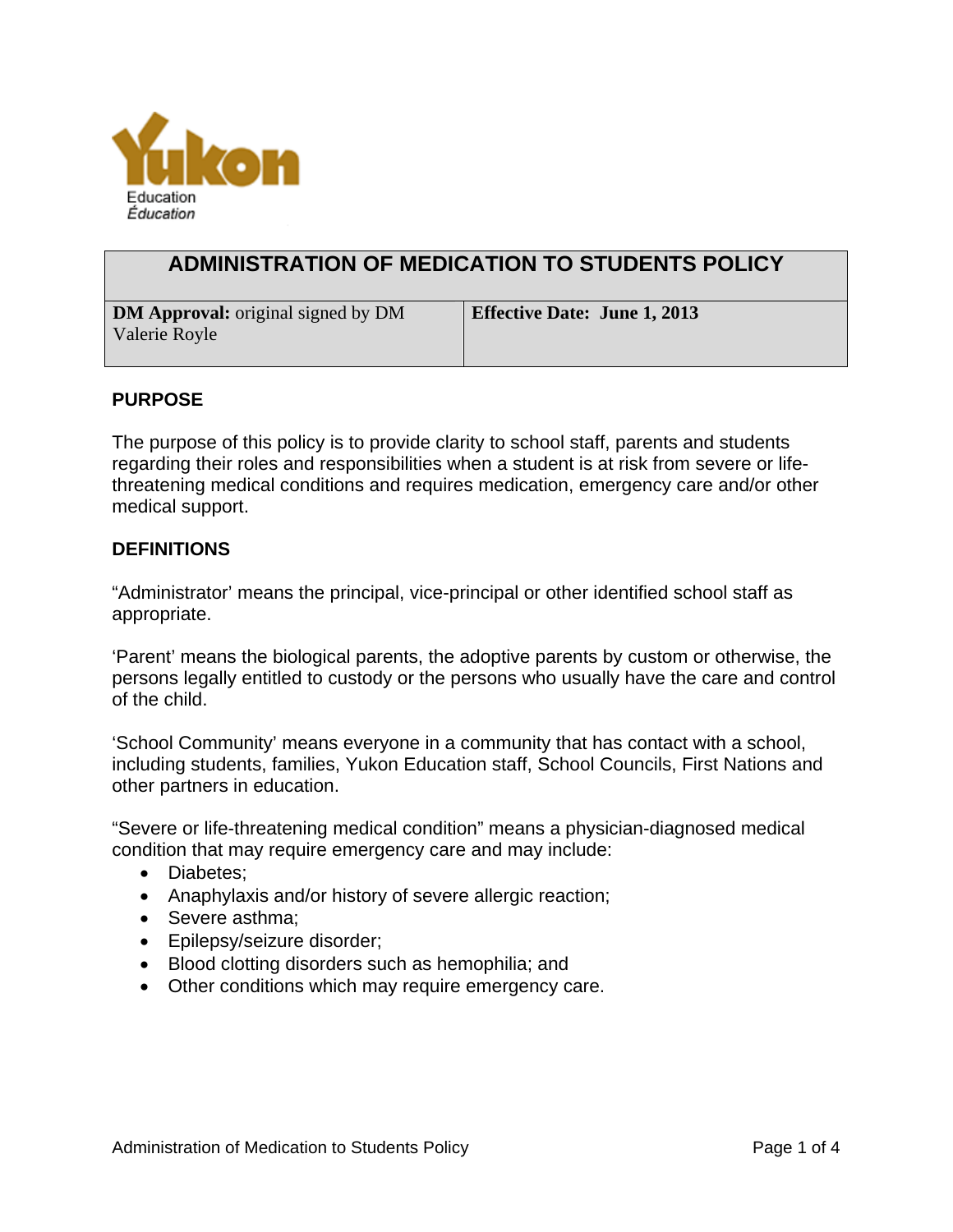## **POLICY STATEMENT**

Yukon Education recognizes that it has a duty of care to students who are at risk from severe or life-threatening medical conditions or who require medication while under school supervision.

These students require planned care and support inside as well as outside the school environment (e.g. when on field trips) to ensure their safety at school. This responsibility is shared among the student, parent(s), school staff and health care providers (e.g. doctors, nurses, emergency medical personnel, etc.).

This planned care and support will be provided in accordance with procedures developed under the Student Support Services Procedures Handbook.

A parent of a child with a severe or life-threatening medical condition is required to inform the school of their child's condition and requirements. This includes providing any medication and/or medical devices (e.g. epinephrine auto-injectors) that the student requires to school staff. Medication and medical devices may be stored by the student or by school staff as identified in the student's medical plan.

All school staff and persons reasonably expected to have supervisory responsibility of a student with a severe or life-threatening condition must be informed of the student's medical condition and requirements and must be provided with specific training and other support required to deal with medical emergencies and to administer medication to the student.

A student experiencing a medical condition (e.g. an allergic reaction) shall not be left unattended in the school and a school staff member shall remain with the student until emergency medical personnel and/or a parent arrives.

## **ROLES AND RESPONSIBILITIES**

## **Parents**

It is a parent's responsibility to inform the school of their child's medical condition and requirements – for example, if prescribed or non-prescribed medication will be required during school hours. The parent is responsible for providing any medication and/or medical devices required by their child.

A parent is required to complete Yukon Education forms documenting their child's medical condition and requirements as set out in the Student Support Services Procedures Handbook.

A parent is required to report any changes to their child's medical condition or routine in writing to the administrator and to ensure that their contact information is accurate and up-to-date (e.g. telephone/cell phone numbers).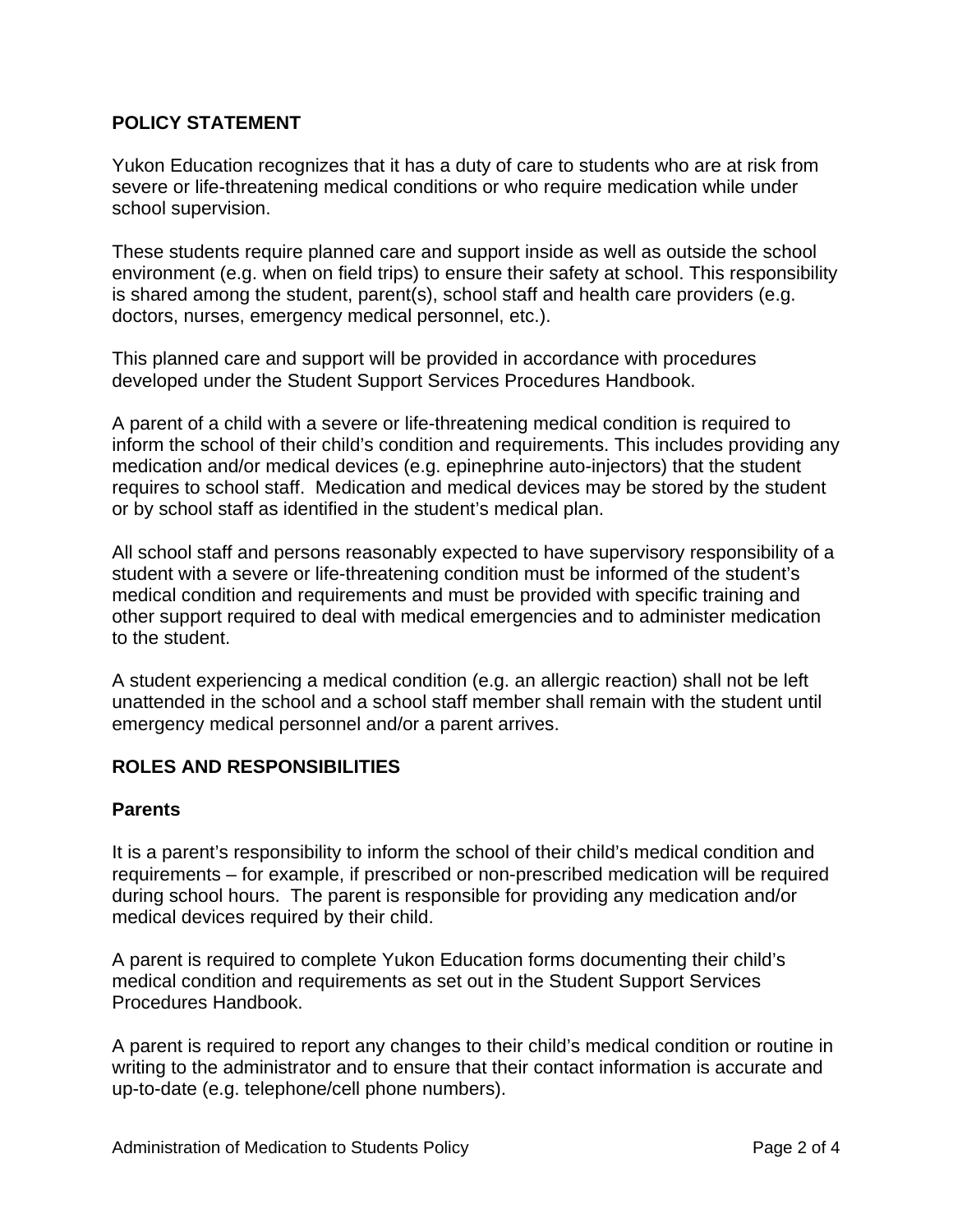## **Yukon Education**

Yukon Education staff are responsible for providing a form(s) to document a student's medical condition and requirements as set out in the Student Support Services Procedures Handbook.

The administrator is required to inform school staff and transportation personnel (e.g. bus drivers) of those students whose parents have issued medical instructions/forms for their child. Where appropriate and with the consent of the parent, the student's classmates and their parents may also be provided with relevant emergency procedures information.

The administrator is required to maintain student medical information/forms in a secure but easily accessible manner.

The administrator and/or school staff shall provide the student's medical information/forms to emergency medical providers (e.g. ambulance/EMS personnel) when contacted.

The administrator shall determine if specific training and/or support for staff is required to deal with medical emergencies and administer medication to a student, and will arrange for training and other support that is required.

The administrator is required to ensure that the school has readily available first aid kits that contain emergency medical supplies such as epinephrine auto-injectors. This includes first aid kits for school field trips.

## **APPLICATION**

This policy applies to all staff of Yukon Education and all other members of the School Community.

## **EXCEPTIONAL CIRCUMSTANCES**

In situations where the individual circumstances of a case are such that the provisions of this policy cannot be applied or to do so would result in an unfair or an unintended result, the decision may be based on the individual merits and justice of the situation. Such a decision will be considered for that specific case only and will not be precedent setting.

#### **EFFECTIVE DATE**

This policy is effective June 1, 2013.